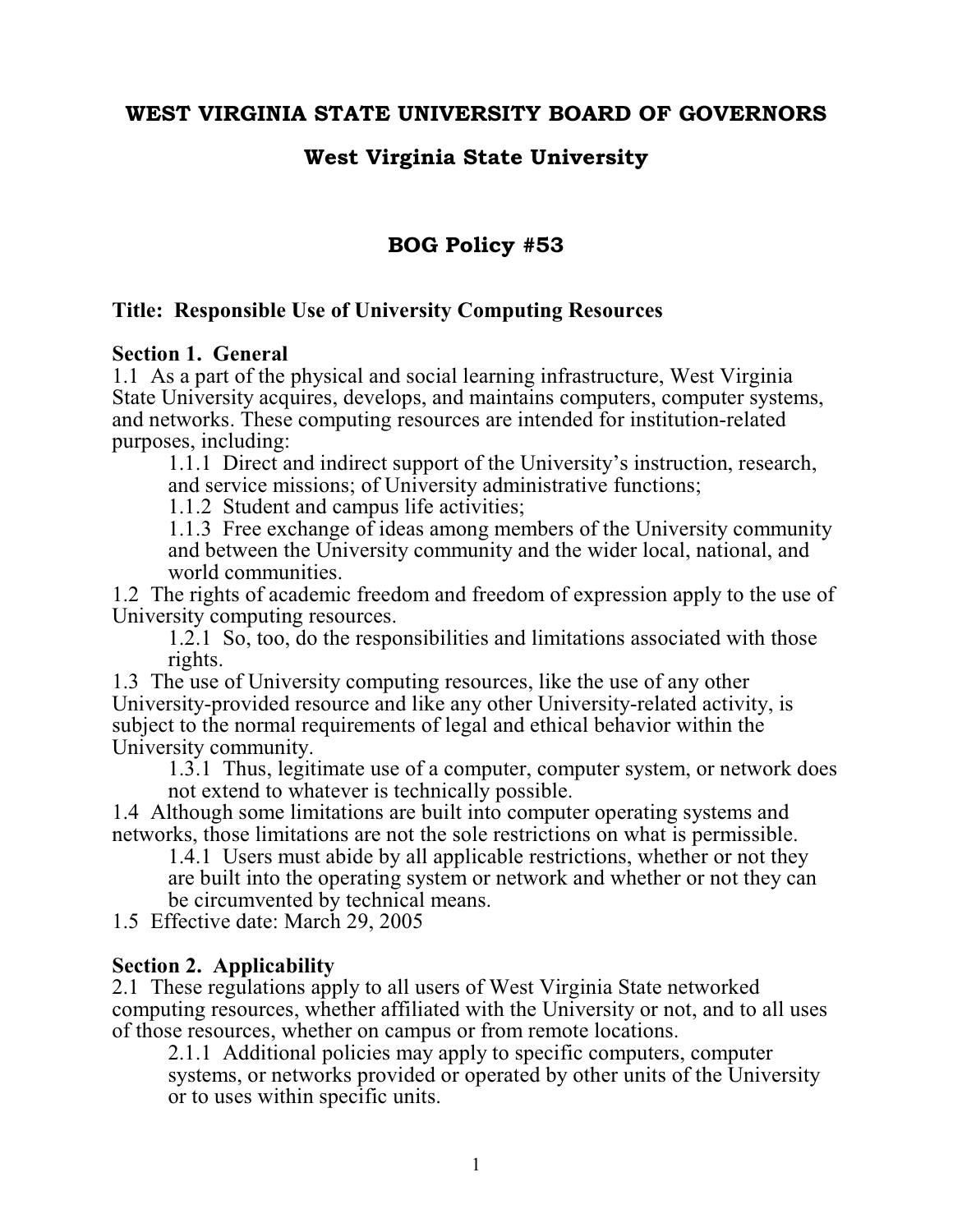2.1.2 One should consult his/her operator or manager about the specific computer, computer system, or network in which he/she is interested, or the management of the unit for further information.

#### **Section 3. Regulations**

3.1 All users of the University computing resources must:

3.1.1 Comply with all federal, West Virginia, and other applicable law; all generally applicable University policies and rules, and all applicable contracts and licenses. (Examples of such laws, rules, policies, contracts, and licenses include the laws of libel, privacy, copyright, trademark, obscenity, and child pornography; the Electronic Communications Privacy Act and the Computer Fraud and Abuse Act, which prohibit "hacking," "cracking," and similar activities; the University's code of student conduct; the University's sexual harassment policy; and all applicable software licenses.)

3.1.1.1 Users who engage in electronic communications with persons in other states or countries or on other systems or networks should be aware that they may also be subject to the laws of those other states and countries and the rules and policies of those other systems and networks;

3.1.1.2 Users are responsible for ascertaining, understanding, and complying with the laws, rules, policies, contracts, and licenses applicable to their particular uses.

3.1.2 Use only those computing resources that they are authorized to use and use them only in the manner and to the extent authorized.

3.1.2.1 Ability to access computing resources does not, by itself, imply authorization to do so;

3.1.2.2 Users are responsible for ascertaining what authorizations are necessary and for obtaining them before proceeding;

3.1.2.3 Accounts and passwords may not, under any circumstances, be shared with, or used by, persons other than those to whom they have been assigned by the University.

3.1.3 Respect the privacy of other users and their accounts, regardless of whether those accounts are securely protected;

3.1.3.1 Ability to access other persons' accounts does not, by itself, imply authorization to do so;

3.1.3.2 Users are responsible for ascertaining what authorizations are necessary and for obtaining them before proceeding.

3.1.4 Respect the finite capacity of those resources and limit use so as not to consume an unreasonable amount of those resources or to interfere unreasonably with the activity of other users.

3.1.4.1 Although there is no set bandwidth, disk space, CPU time, or other limit applicable to *all* users of University computing resources, limits are placed on individual disk space and "bandwidth managing" is utilized to provide higher priority for computing resources critical to the University. It must be realized that the University's computing resources are finite and shared;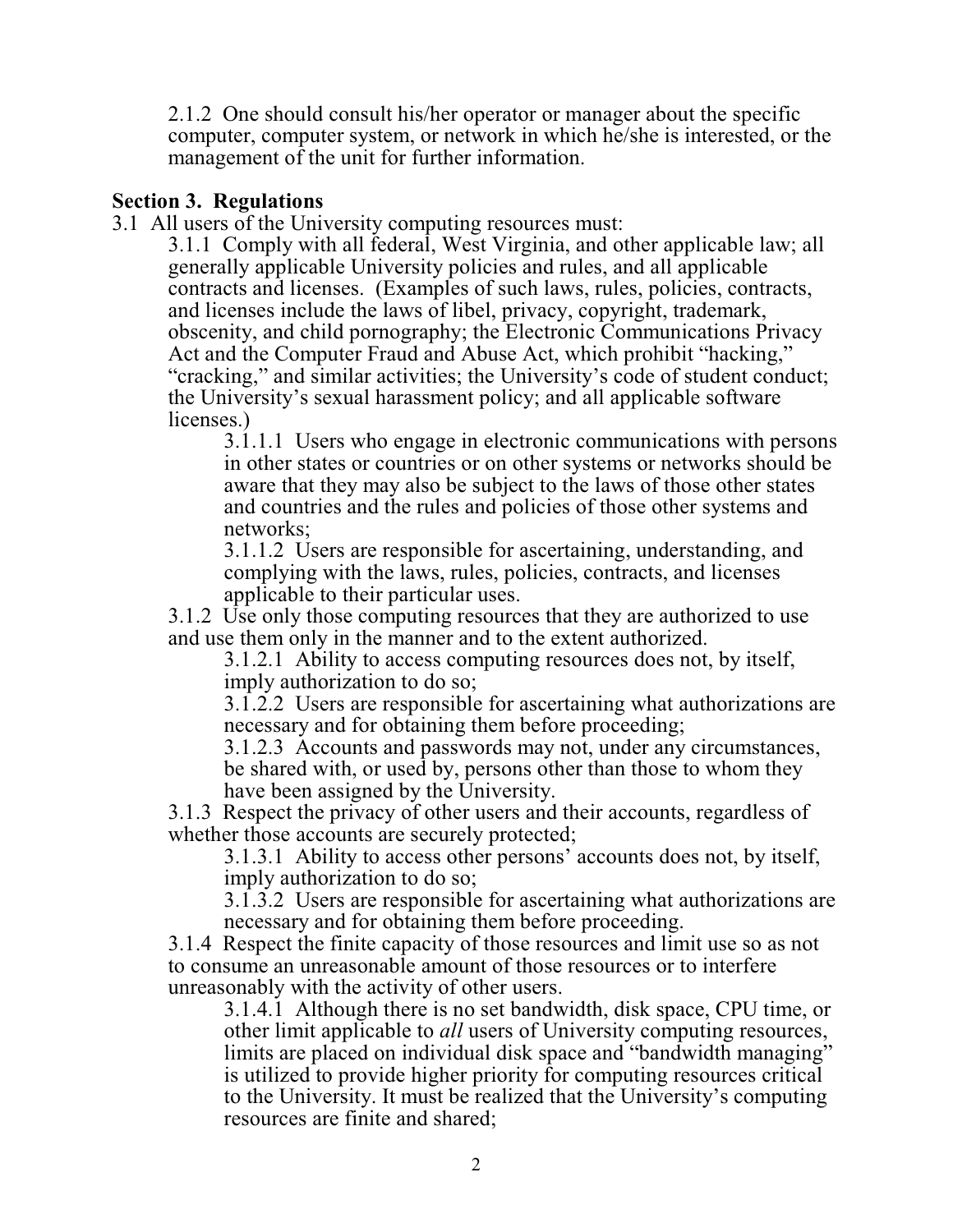3.1.4.2 The reasonableness of any particular use will be judged in the context of all of the relevant circumstances.

3.1.5 Refrain from using those resources for personal commercial purposes or for personal financial or other gain;

3.1.5.1 In the interest of making the use of IT resources a natural part of the day-to-day learning and work of all members of the University community, incidental personal use is tolerated. However, one should not use University sources of email, Internet access, and other IT services for activities of an extensive nature that are unrelated to University purposes. Excessive use of systems for recreational Internet browsing, email, or game playing is to be avoided and may subject University employees to disciplinary action;

3.1.5.2 Further limits may be imposed upon personal use in accordance with normal supervisory procedures.

3.1.6 Refrain from stating or implying that they speak on behalf of West Virginia State University and from using WVSU trademarks and logos without authorization to do so;

3.1.6.1 Affiliation with the University does not, by itself, imply authorization to speak on behalf of the University;

3.1.6.2 Authorization to use WVSU trademarks and logos on University computing resources may be granted only by the appropriate authority. (The use of suitable disclaimers is encouraged.)

#### **Section 4. Enforcement**

4.1 Users who violate this policy may be denied access to West Virginia State computing resources and may be subject to other penalties and disciplinary action, both within and outside the University and are subject to all University policies and applicable state and federal laws (See also Section 9).

4.2 Violations will normally be handled through the institutional disciplinary procedures applicable to the relevant user.

4.2.1 The University may temporarily suspend or block access to an account, prior to the initiation or completion of such procedures, when it reasonably appears necessary to do so in order to protect the integrity, security, or functionality of University or other computing resources or to protect the University from liability;

4.2.2 The University may also refer suspected violations of applicable law to appropriate law enforcement agencies.

#### **Section 5. Security and Privacy**

5.1 The University employs various measures to protect the security of its computing resources and of its users' accounts.

5.1.1 Users should be aware, however, that the University cannot guarantee such security;

5.1.2 Users should, therefore, engage in "safe computing" practices by establishing appropriate access restrictions for their accounts, guarding their passwords, and changing them regularly.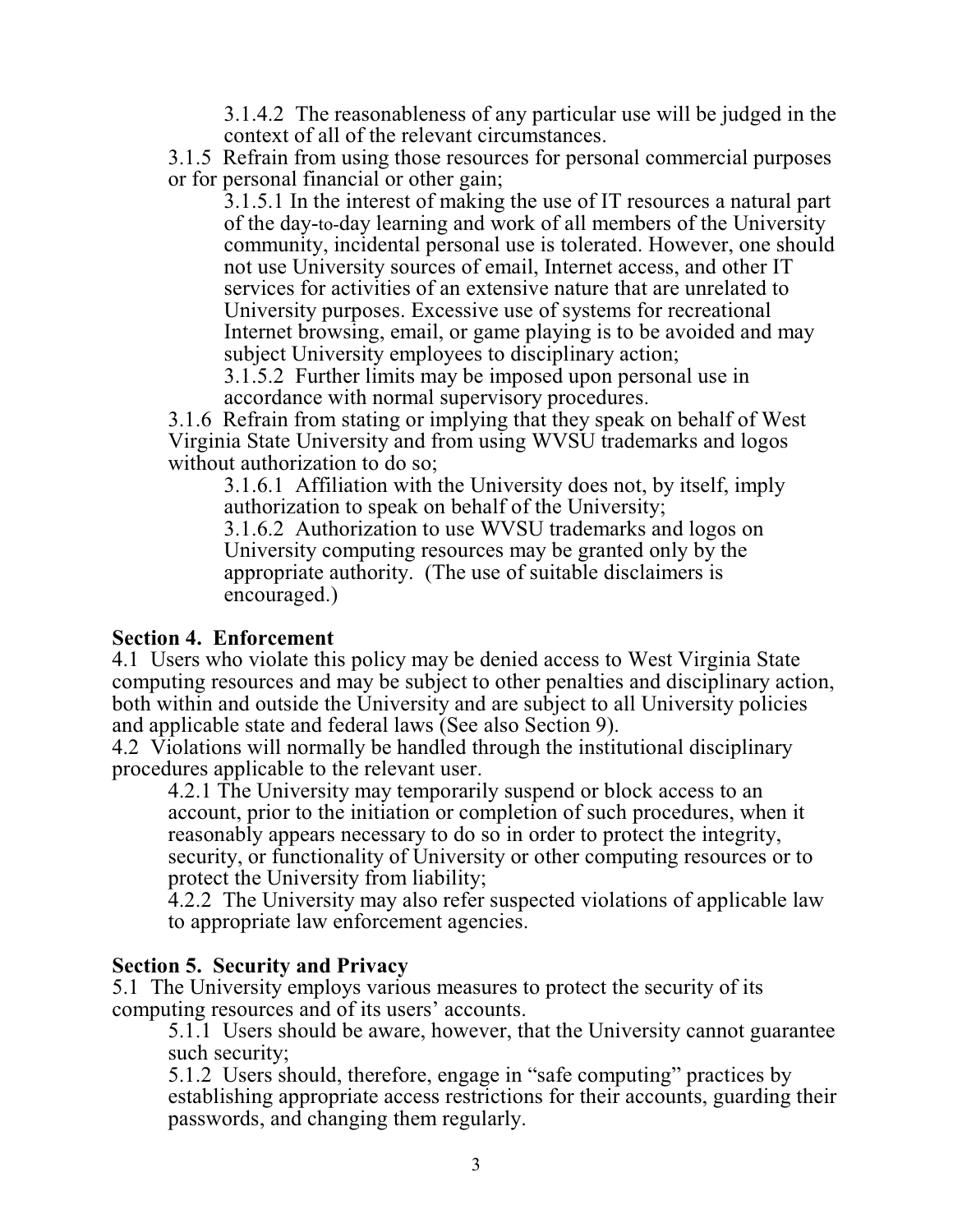5.1.3 Users should be aware that unencrypted messages are routinely reviewed at many stages of the message transmission process both internal and external to the University.

5.2 Users should also be aware that their uses of University computing resources are not private;

5.2.1 Although the University does not routinely monitor computer and network use, the University does reserve the right to monitor computer and network use for operational needs and to ensure compliance with applicable laws and University policies. The University considers any violation of this policy to be a serious offense and reserves the right to copy and examine any files or information contained on University systems or equipment that may be related to inappropriate use;

5.2.2 The University specifically monitors the activity and accounts of individual users of University computing resources, including individual login sessions and communications when:

5.2.2.1 The user has voluntarily made them accessible to the public, as by posting to the Internet via a web page or other means;

5.2.2.2 It reasonably appears necessary to do so to protect the integrity, security, or functionality of University or other computing resources or to protect the University from liability;

5.2.2.3 There is reasonable cause to believe that the user has violated or is violating this policy;

5.2.2.4 An account appears to be engaged in unusual or unusually excessive activity, as indicated by the monitoring of general activity and usage patterns; or

5.2.2.5 It is otherwise required or permitted by law;

5.2.2.6 Such activity is required in the normal course of network and systems operations and maintenance.

5.2.3 Any such individual monitoring other than that specified above, or required by law, or necessary to respond to perceived emergency situations, must be authorized in advance by the Director of Computer Services or a University official at least at the level of Vice President.

5.3 The University may disclose the results of any such general or individual monitoring, including the contents and records of individual communications, to appropriate University personnel or law enforcement agencies and may use those results in appropriate University disciplinary proceedings.

## **Section 6. Inappropriate Use of Computer Resources (Computer Abuse)**

6.1 The following delineates activities that constitute abuse of West Virginia State (WVS) resources as established by the preceding rules regarding the use or abuse of all hardware, data, software and communications networks associated with campus computer systems:

6.1.1 Privacy - Investigating or reading another user's file is considered a violation of privacy unless in response to suspected infringement of University policy or required by a law enforcement agency or in the normal course of network and systems operations and maintenance.

6.1.1.1 Violations include but are not limited to: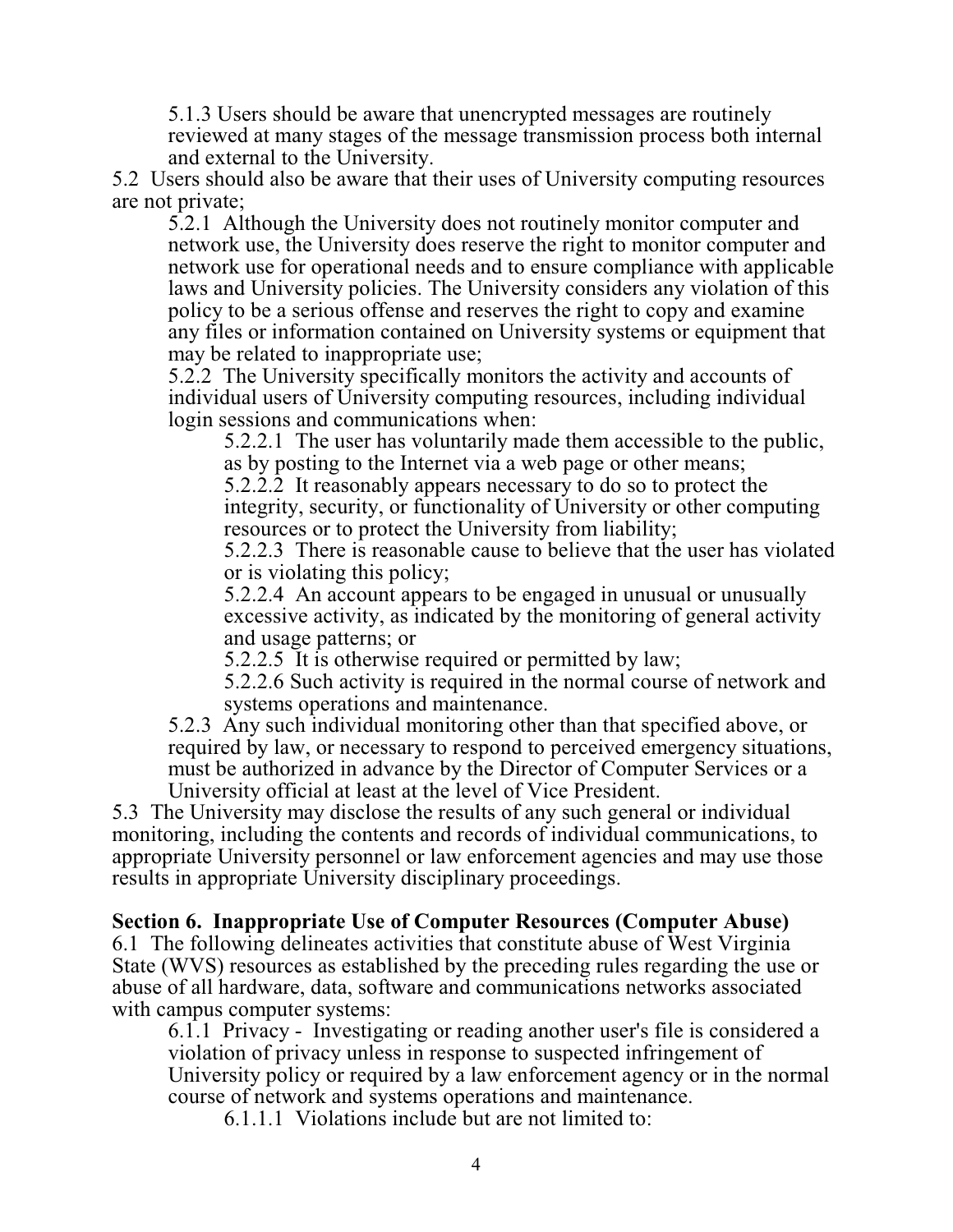- Attempting to access another user's files without permission;
- Furnishing false or misleading information or identification in order to access another user's account;
- Attempts to access WVSU computers, computer facilities, networks, systems, programs or data without authorization;
- Unauthorized manipulation of WVSU computer systems, programs or data;
- Unauthorized monitoring of network traffic, for example reading e-mail messages not addressed to the user.
- 6.1.2 Theft

6.1.2.1 Attempted or detected alteration of software, data or other files as well as disruption or destruction of equipment or resources is considered theft.

6.1.2.2 Violations include but are not limited to:

- Using subterfuge to avoid being charged for computer resources;
- Deliberate, unauthorized use of another users' account to avoid being billed for computer use;
- Abusing specific resources such as the Internet;
- Removing computer equipment (hardware, software, data, etc.) without authorization;
- Copying or attempting to copy data or software without authorization.
- 6.1.3 Vandalism. Violations include but are not limited to:
	- Sending mail or a program that will replicate itself (such as a computer virus) or do damage to another user's resources;
	- Sending excessive quantities of mail to a single destination or otherwise generating excessive quantities of network traffic, which have the deliberate effect of overloading a networked resource;
	- Tampering with or obstructing the operation of WVSU computer systems;
	- Inspecting, modifying or distributing data or software (or attempting to do so) without authorization;
	- Damaging computer hardware or software.

6.1.4 Harassment. WVSU has as part of its mission, the responsibility of being a distinctive "living laboratory of human relations," attracting a racially and culturally diverse student body, faculty, and staff. The University cherishes its unique history and its reputation for safeguarding academic freedom, for being innovative in its scholastic programs, and for removing barriers to education and leadership for women, minorities, and the handicapped.

6.1.4.1 Sending or publishing in an electronic form (for example, a World Wide Web page) material that is abusive or obscene, or engaging in other forms of harassment that impedes the progress of the University's mission and/or are detrimental to the University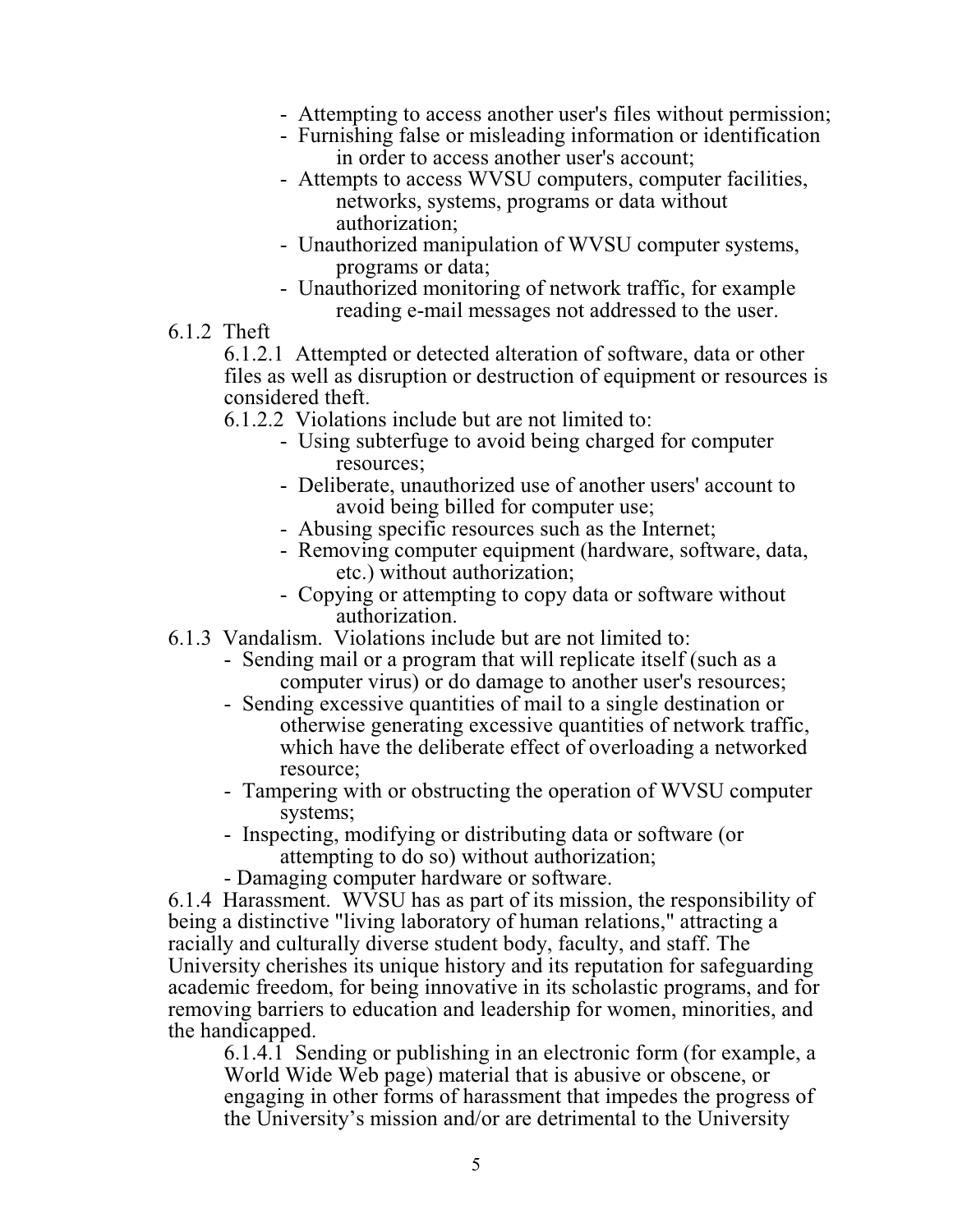community as a whole. Harassment violations include but are not limited to:

- Interfering with legitimate work of another user;
- Sending unwanted messages or files to other users after being requested not to send them;
- Sending excessive quantities of messages or files;
- Sending or publishing in an electronic form abusive or obscene messages or materials via computers;
- Using computer resources to engage in abuse of other users.
- 6.1.4.2 Other acts considered unethical and abusive include:
	- Unauthorized and time-consuming recreational game playing;
	- Using computer accounts for work not authorized for that account;
	- Sending chain letters or unauthorized mass mailings;
	- Using the computer for personal profit or other illegal purposes;
	- Personal advertisements;
	- Display of offensive material and graphics in public areas.

## **Section 7. Copyright and Intellectual Rights**

7.1 The following reiterates West Virginia State's regulations regarding copyright and intellectual rights which apply to use of computer resources;

7.1.1 West Virginia State prohibits the copying, transmitting, or disclosing of proprietary data, software or documentation (or attempting to commit these acts) without proper authorization;

7.1.2 Respect for intellectual labor and creativity is vital to academic discourse and enterprise. This principal applies to works of all authors and publishers in all media and encompasses respect for the right to acknowledgment, right to privacy, and right to determine the form, manner, and terms of publications and distribution;

7.1.3 Because electronic information is volatile and easily reproduced, respect for the work and personal expression of others is especially critical in computer environments.

7.1.3.1 Violations of authorial integrity, including plagiarism, invasion of privacy, unauthorized access, and trade secret or copyright violations are grounds for sanctions against members of the academic community.

7.2 This Statement of Copyright and Intellectual Rights applies in full to the use of West Virginia State University Computer Services and its resources.

#### **Section 8. Computer Usage Guidelines**

8.1 Every user must have a valid, authorized account and may only use those computer resources for which they are specifically authorized.

8.1.1 Each user is responsible for safeguarding his/her own account;

8.1.2 A user should not allow another user to use his/her account unless authorized by the system administrator for a specific purpose;